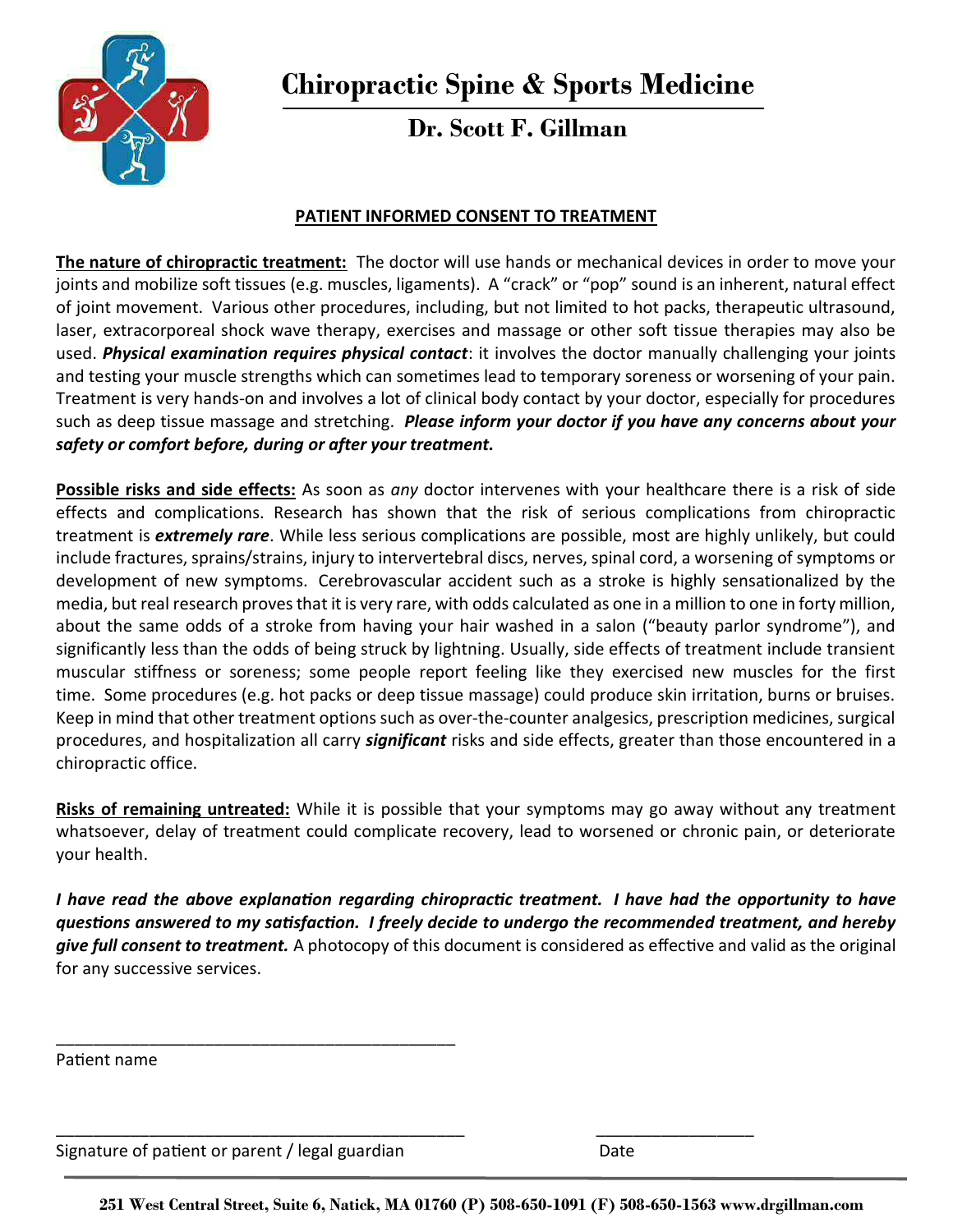|                                                     | <b>Work-Injury History</b> Office of Dr. Scott F. Gillman, 508-650-1091 Date:                                                                                                                                                                                                                         |                                   | File: The Contract of the Contract of the Contract of the Contract of the Contract of the Contract of the Contract of the Contract of the Contract of the Contract of the Contract of the Contract of the Contract of the Cont | Pg.1/3 |
|-----------------------------------------------------|-------------------------------------------------------------------------------------------------------------------------------------------------------------------------------------------------------------------------------------------------------------------------------------------------------|-----------------------------------|--------------------------------------------------------------------------------------------------------------------------------------------------------------------------------------------------------------------------------|--------|
|                                                     |                                                                                                                                                                                                                                                                                                       |                                   |                                                                                                                                                                                                                                |        |
| Marital Status: M S W D                             |                                                                                                                                                                                                                                                                                                       |                                   |                                                                                                                                                                                                                                |        |
|                                                     |                                                                                                                                                                                                                                                                                                       |                                   |                                                                                                                                                                                                                                |        |
|                                                     |                                                                                                                                                                                                                                                                                                       |                                   |                                                                                                                                                                                                                                |        |
| Describe (briefly) how you were hurt while at work: |                                                                                                                                                                                                                                                                                                       |                                   |                                                                                                                                                                                                                                |        |
|                                                     | <b>Circle, Check, or In Any Way Describe Your Answers:</b>                                                                                                                                                                                                                                            |                                   |                                                                                                                                                                                                                                |        |
|                                                     | Any poor work-site conditions (e.g. wet floor, poor lighting)? No Yes: __________                                                                                                                                                                                                                     |                                   |                                                                                                                                                                                                                                |        |
|                                                     | Did you experience any pain or other symptoms immediately after the incident? No Yes Where:                                                                                                                                                                                                           |                                   |                                                                                                                                                                                                                                |        |
|                                                     |                                                                                                                                                                                                                                                                                                       |                                   |                                                                                                                                                                                                                                |        |
|                                                     | Where did you go after the accident: $\Box$ Home $\Box$ Back to Work $\Box$ Hospital (by ambulance, friend, co-worker, family)<br>Not including the hospital, have you seen any healthcare providers prior to your visit here? $\Box$ No $\Box$ Yes<br>Please list them, e,g, PT's, MD's, LMT's, etc: |                                   |                                                                                                                                                                                                                                |        |
|                                                     |                                                                                                                                                                                                                                                                                                       |                                   |                                                                                                                                                                                                                                |        |
| Any braces, supports, or canes issued? No Yes       | Was pain medicine prescribed? No Yes If yes, by which doctor? ___________________                                                                                                                                                                                                                     |                                   |                                                                                                                                                                                                                                |        |
| Are pain(s)/symptom(s): Improving                   | Getting Worse<br>Ever had similar pain/symptoms/problems in the involved areas before? No Yes Please Describe:                                                                                                                                                                                        | Changing in Character or Location | The Same                                                                                                                                                                                                                       |        |
| Ever been to a chiropractor?                        | $\Box$ No                                                                                                                                                                                                                                                                                             |                                   |                                                                                                                                                                                                                                |        |
| Any previous vehicle crashes?                       | $\Box$ No                                                                                                                                                                                                                                                                                             |                                   |                                                                                                                                                                                                                                |        |
| Any previous work-related injury? $\Box$ No         |                                                                                                                                                                                                                                                                                                       |                                   |                                                                                                                                                                                                                                |        |
|                                                     | List all dates (times) you missed from work due to this injury:                                                                                                                                                                                                                                       |                                   |                                                                                                                                                                                                                                |        |
|                                                     | Are you currently working limited hours? No Yes Working light or limited duty? No Yes<br>Did you have any work limitations or disabilities prior to the work-accident? No Yes                                                                                                                         |                                   |                                                                                                                                                                                                                                |        |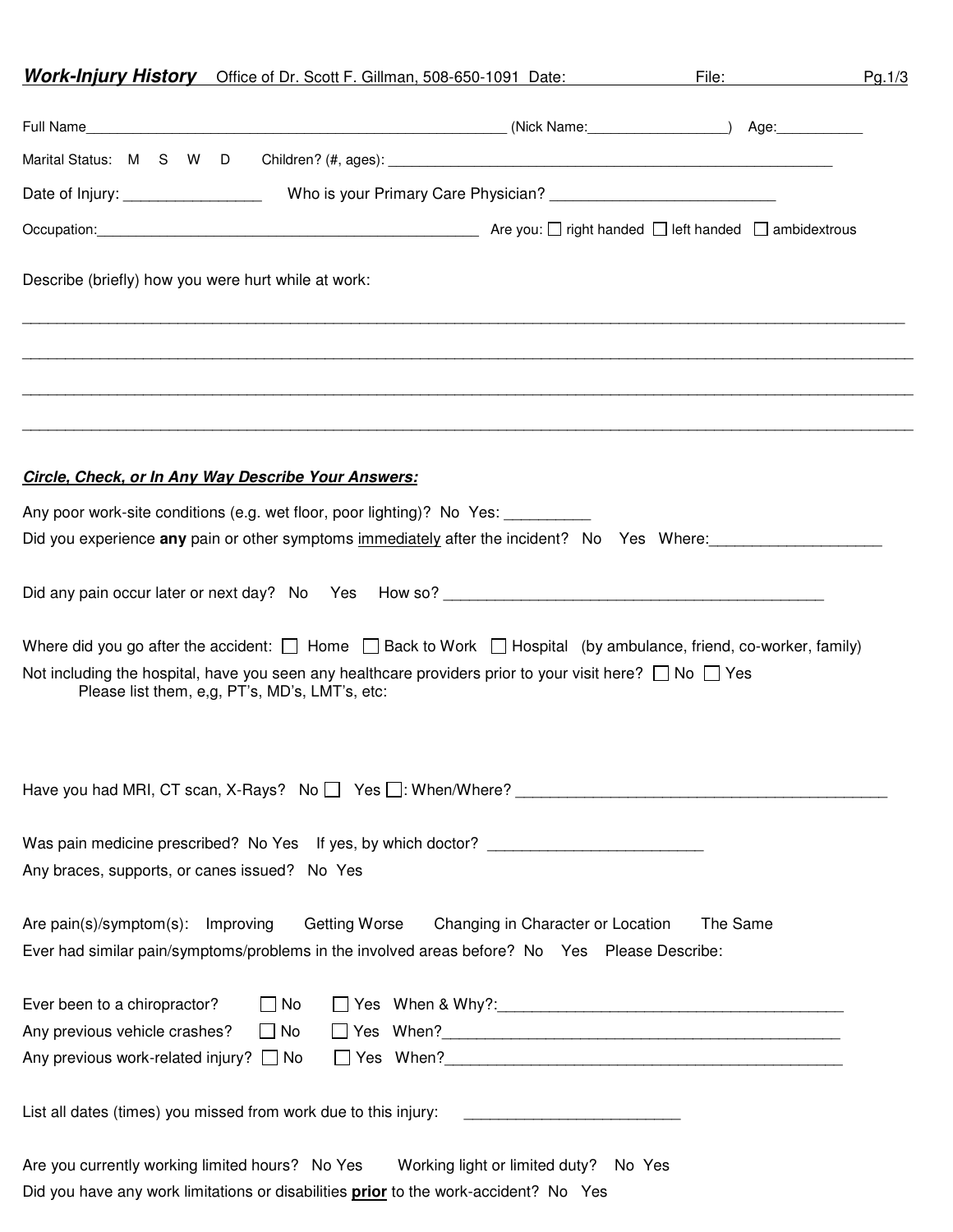**Using the diagram below, circle or mark the where you feel pain, aching, numbness/tingling, or any other symptom.** 



### **Describe Each Problem or Painful Body Region Separately (as best you can, e.g. "headaches,"or "lower back,"or "knee").**

| Are symptoms?: □ Constant □ Comes & Goes; Grade your pain from 0 (no pain) to 10 (unbearable): 0 1 2 3 4 5 6 7 8 9 10                                                                                                            |
|----------------------------------------------------------------------------------------------------------------------------------------------------------------------------------------------------------------------------------|
|                                                                                                                                                                                                                                  |
|                                                                                                                                                                                                                                  |
|                                                                                                                                                                                                                                  |
| Are symptoms?: □ Constant □ Comes & Goes; Grade your pain from 0 (no pain) to 10 (unbearable): 0 1 2 3 4 5 6 7 8 9 10                                                                                                            |
| What provokes or alleviates your symptoms?<br>The contract of the contract of the contract of the contract of the contract of the contract of the contract of the contract of the contract of the contract of the contract of th |
|                                                                                                                                                                                                                                  |
|                                                                                                                                                                                                                                  |
| Are symptoms?: □ Constant □ Comes & Goes; Grade your pain from 0 (no pain) to 10 (unbearable): 0 1 2 3 4 5 6 7 8 9 10                                                                                                            |
|                                                                                                                                                                                                                                  |
|                                                                                                                                                                                                                                  |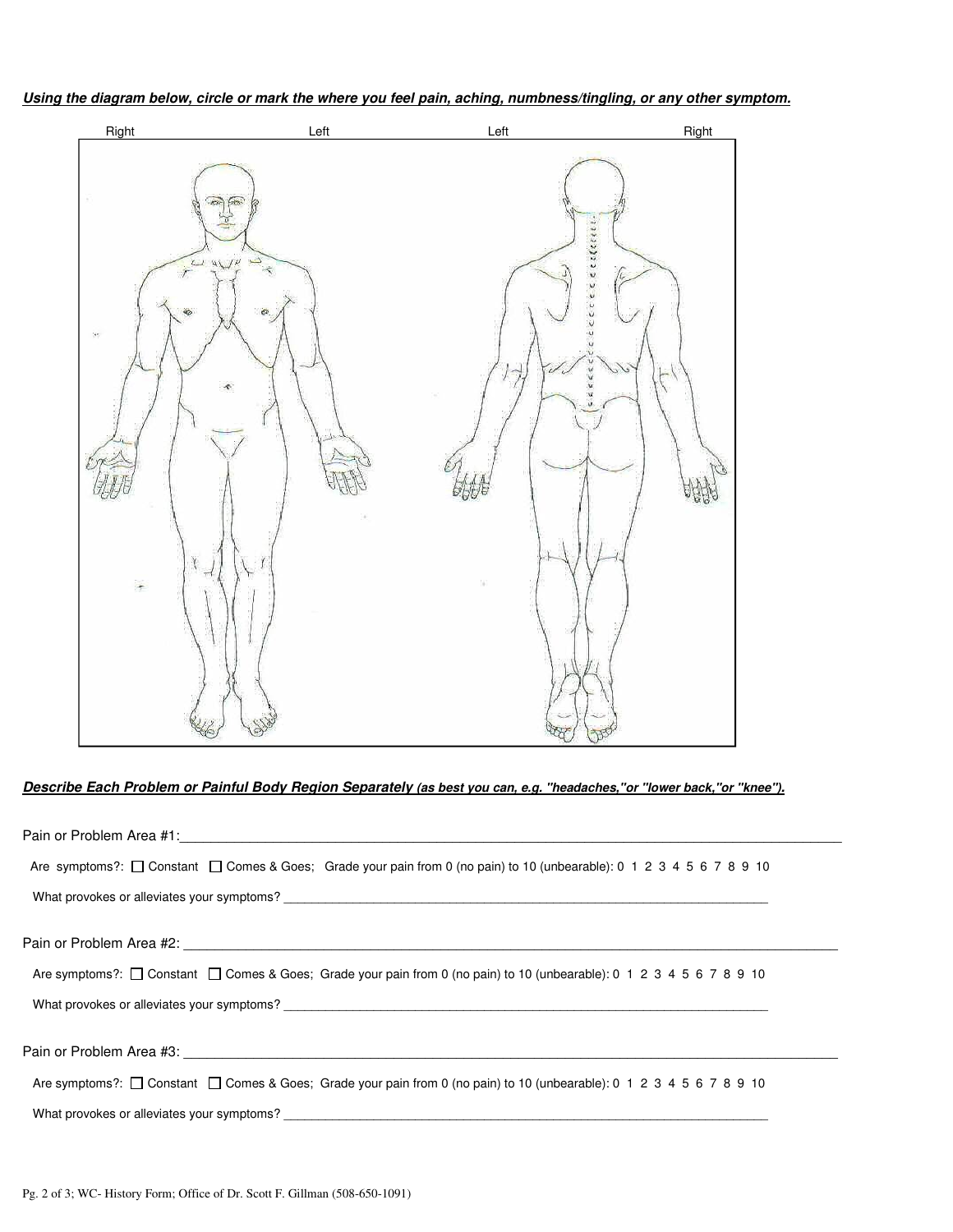### **What have you been treated for in the past?**

| Neck pain<br>Numbness/tingling<br>Sciatica<br>Jaw pain/TMJ<br>Headaches<br>Shoulder pain<br>$\Box$<br>Elbow/arm<br>Carpal tunnel synd.<br>Knee problems<br>П<br>Foot/ankle<br>Tendonitis/bursitis<br>$\Box$ Sprained ankle(s) | Concussion<br>Irritable bowel<br>Struck unconscious<br>Digestion problem<br>Heart problem<br>Eye injury<br>Sinus problems<br>Kidney problem<br>Thyroid problem<br>Shortness of breath<br>Liver problem<br>Dizziness/vertigo<br>Gall Bladder Problem<br>Chest pains<br>Lung disease<br>High blood pressure<br>Arteriosclerosis<br>Menstrual irregularity<br>Constipation<br>Menstrual cramps<br>Sleep disorder<br>Prostate problem<br>Fractures<br>Uterus/ovary problem<br>Skin diseases<br>Osteoporosis/penia | $HIV +$<br>Hepatitis<br>Mononucleosis<br>Anemia<br>Excessive thirst<br>Night sweats<br>Significant weight loss<br>Frequent urination<br><b>Diabetes</b><br>Limb edema<br><b>Bruise easily</b><br>Chronic fatigue<br>Lyme disease | Nervousness<br>Depression<br>Anxiety<br>Addiction/dependency<br>Eating disorder<br>Difficulty breathing<br>Asthma<br>Benign lumps or tumors<br>Cancer (describe below): |
|-------------------------------------------------------------------------------------------------------------------------------------------------------------------------------------------------------------------------------|---------------------------------------------------------------------------------------------------------------------------------------------------------------------------------------------------------------------------------------------------------------------------------------------------------------------------------------------------------------------------------------------------------------------------------------------------------------------------------------------------------------|----------------------------------------------------------------------------------------------------------------------------------------------------------------------------------------------------------------------------------|-------------------------------------------------------------------------------------------------------------------------------------------------------------------------|
| $\Box$ No known allergies                                                                                                                                                                                                     | IF ALLERGIC, CIRCLE ALL THAT APPLY:                                                                                                                                                                                                                                                                                                                                                                                                                                                                           |                                                                                                                                                                                                                                  |                                                                                                                                                                         |
| Insect/bee Stings                                                                                                                                                                                                             | Latex Sulfa drugs Penicillin<br>Food dyes<br>Eggs                                                                                                                                                                                                                                                                                                                                                                                                                                                             | Milk/dairy Peanuts Tree nuts                                                                                                                                                                                                     |                                                                                                                                                                         |
| Shellfish<br>Fish<br>Soy                                                                                                                                                                                                      | Molds Dusts<br>Pollens<br>Pet dander                                                                                                                                                                                                                                                                                                                                                                                                                                                                          |                                                                                                                                                                                                                                  |                                                                                                                                                                         |
|                                                                                                                                                                                                                               | List all surgeries and hospitalizations. Do you have any residual issues from surgery?                                                                                                                                                                                                                                                                                                                                                                                                                        |                                                                                                                                                                                                                                  |                                                                                                                                                                         |
|                                                                                                                                                                                                                               | List all medicines, herbs/vitamins you currently take (attach or email a list if you prefer).                                                                                                                                                                                                                                                                                                                                                                                                                 |                                                                                                                                                                                                                                  |                                                                                                                                                                         |
|                                                                                                                                                                                                                               |                                                                                                                                                                                                                                                                                                                                                                                                                                                                                                               |                                                                                                                                                                                                                                  |                                                                                                                                                                         |
|                                                                                                                                                                                                                               |                                                                                                                                                                                                                                                                                                                                                                                                                                                                                                               |                                                                                                                                                                                                                                  |                                                                                                                                                                         |
| <b>Social history:</b><br>Are you a smoker?                                                                                                                                                                                   | yes: How much ?<br>$\square$ no                                                                                                                                                                                                                                                                                                                                                                                                                                                                               |                                                                                                                                                                                                                                  | List your family medical history:<br>e.g. arthritis, hip replacement, cancer,                                                                                           |
| Past smoker?                                                                                                                                                                                                                  | yes: Quit what year?<br>$\vert \ \ \vert$<br>no                                                                                                                                                                                                                                                                                                                                                                                                                                                               |                                                                                                                                                                                                                                  | diabetes, stroke, heart ds, neurologic ds,                                                                                                                              |
| Consume alcohol?                                                                                                                                                                                                              | daily $\Box$ weekly $\Box$ seldom $\Box$ never<br>$\perp$                                                                                                                                                                                                                                                                                                                                                                                                                                                     | Mother:                                                                                                                                                                                                                          |                                                                                                                                                                         |
| Caffeine drinks/day                                                                                                                                                                                                           | $\Box$ 2-3/d $\Box$ 1-2/d $\Box$ seldom/never<br>$\Box$ 4-6/d                                                                                                                                                                                                                                                                                                                                                                                                                                                 | Father:                                                                                                                                                                                                                          |                                                                                                                                                                         |
|                                                                                                                                                                                                                               | Are you using any other substance not prescribed to you? $\Box$ no $\Box$ yes                                                                                                                                                                                                                                                                                                                                                                                                                                 | Sibling(s):                                                                                                                                                                                                                      |                                                                                                                                                                         |
|                                                                                                                                                                                                                               | Do you have a regular exercise or sports regimen? $\Box$ no $\Box$ yes If yes, what and how often?                                                                                                                                                                                                                                                                                                                                                                                                            |                                                                                                                                                                                                                                  |                                                                                                                                                                         |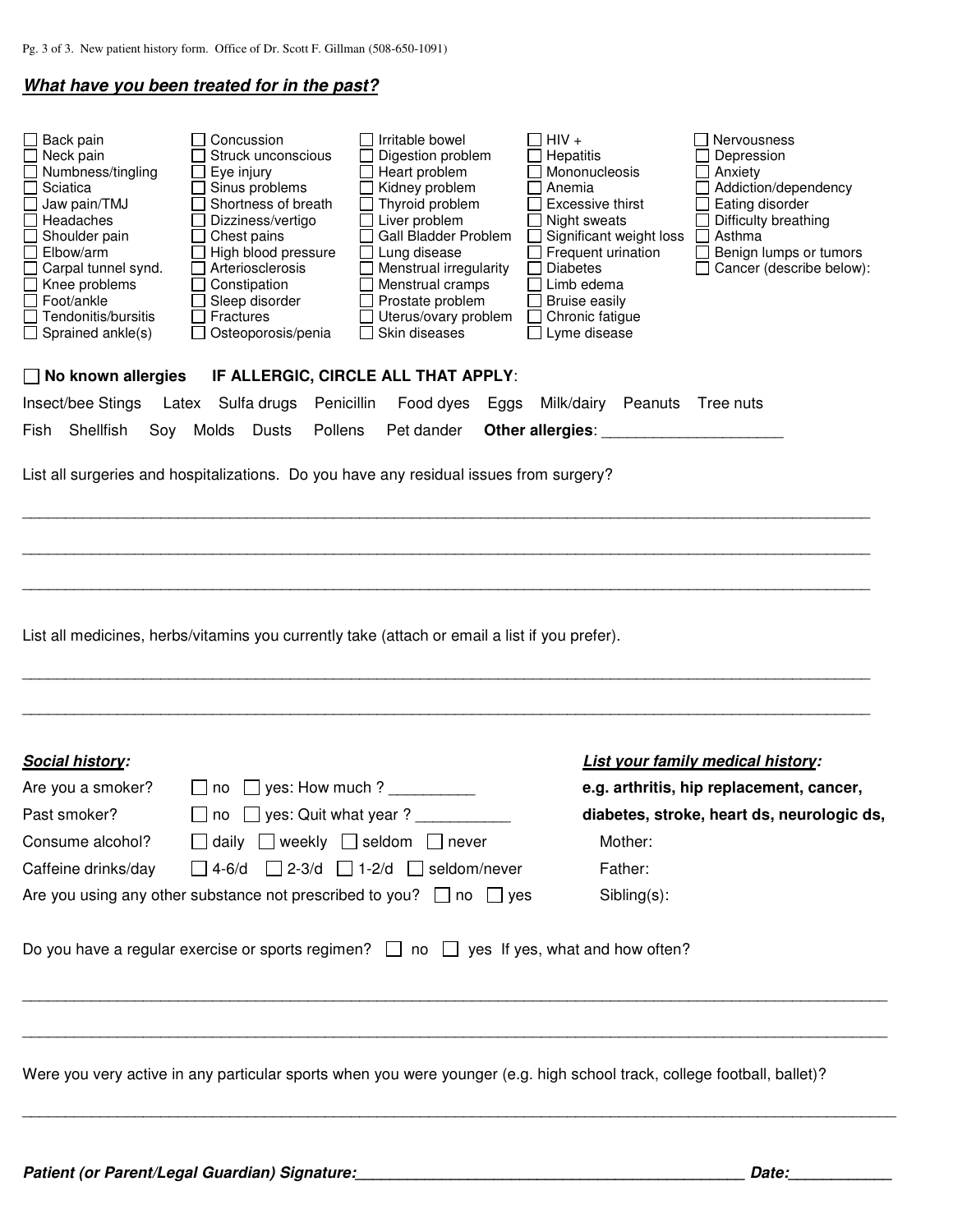

**Dr. Scott F. Gillman**

## **WORKERS COMPENSATION POLICY**

If you have been involved in an on-the-job injury you are entitled to receive medical/chiropractic treatment. The injured party, in most instances, is allowed freedom of choice in selection of a doctor.

To activate your claim, you must do the following:

- 1. Report your injury and complete an accident report and have it on record with your employer. You must be specific when reporting your injuries. Omitting one symptom or injury may result in your services being reduced or denied in full.
- 2. Furnish this office with all the pertinent information that relates to the accident. Specifically:
	- a. Provide this office with the name, address, contact person and phone number or your employer.
	- b. Provide this office with the name, address, contact person, phone number and claim number of your employer's worker's compensation insurance carrier.
- 3. If you seek legal counsel, please provide this office with the name, address, contact person and phone number.

### **Failure to complete the above steps can result in your being personally responsible for the payment of**  services rendered by this office.

The worker's compensation carrier will be notified of your treatment plan with our office and will be billed directly. If the claim is approved by the Worker's Compensation carrier, payment for services rendered will be paid directly to this office. If the carrier denies your claim or refuses to pay your bill, it will become your responsibility to make payment for any services or fees. Charges for missed appointments will not be billed to the insurance carrier and are your responsibility with this office.

I have read and understand the above policy. A photocopy of this document is considered as effective and valid as the original for any successive services.

Patient Signature Date

\_\_\_\_\_\_\_\_\_\_\_\_\_\_\_\_\_\_\_\_\_\_\_\_\_\_\_\_\_\_\_\_\_\_\_\_ \_\_\_\_\_\_\_\_\_\_\_\_\_\_\_\_\_\_\_\_\_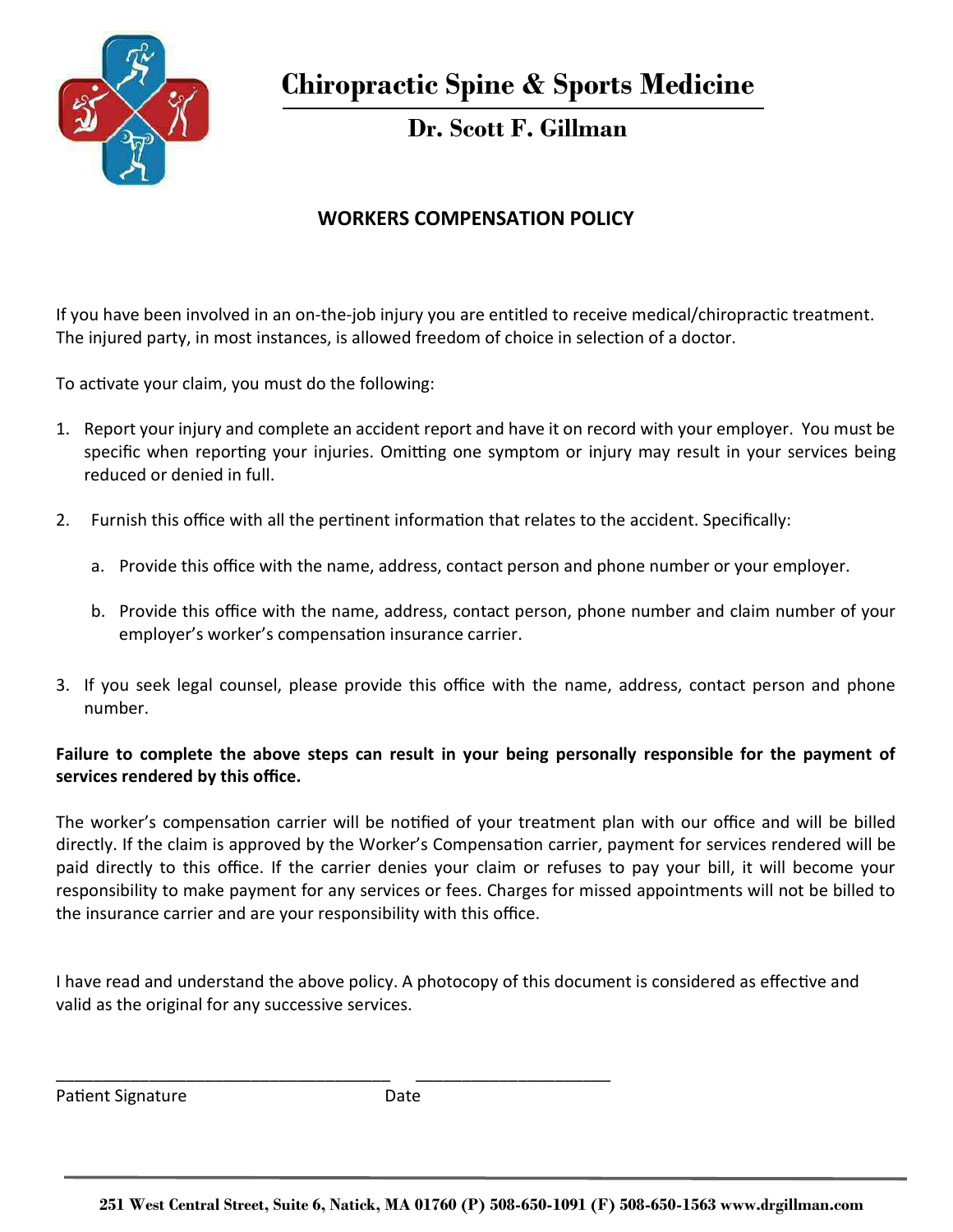

**Dr. Scott F. Gillman** 

## AGREEMENT TO PAY COSTS IN THE EVENT OF WORKERS COMPENSATION CLAIM DENIAL

If it is determined by the worker's compensation board that the above-named claim is not a result of a compensable workers compensation case, I hereby acknowledge that I am ultimately fully responsible for all charges or fees for services provided to me. A photocopy of this document is considered as effective and valid as the original for any successive services.

Patient Signature Date

\_\_\_\_\_\_\_\_\_\_\_\_\_\_\_\_\_\_\_\_\_\_\_\_\_\_\_\_\_\_\_\_ \_\_\_\_\_\_\_\_\_\_\_\_\_\_\_\_\_\_\_\_\_\_\_\_\_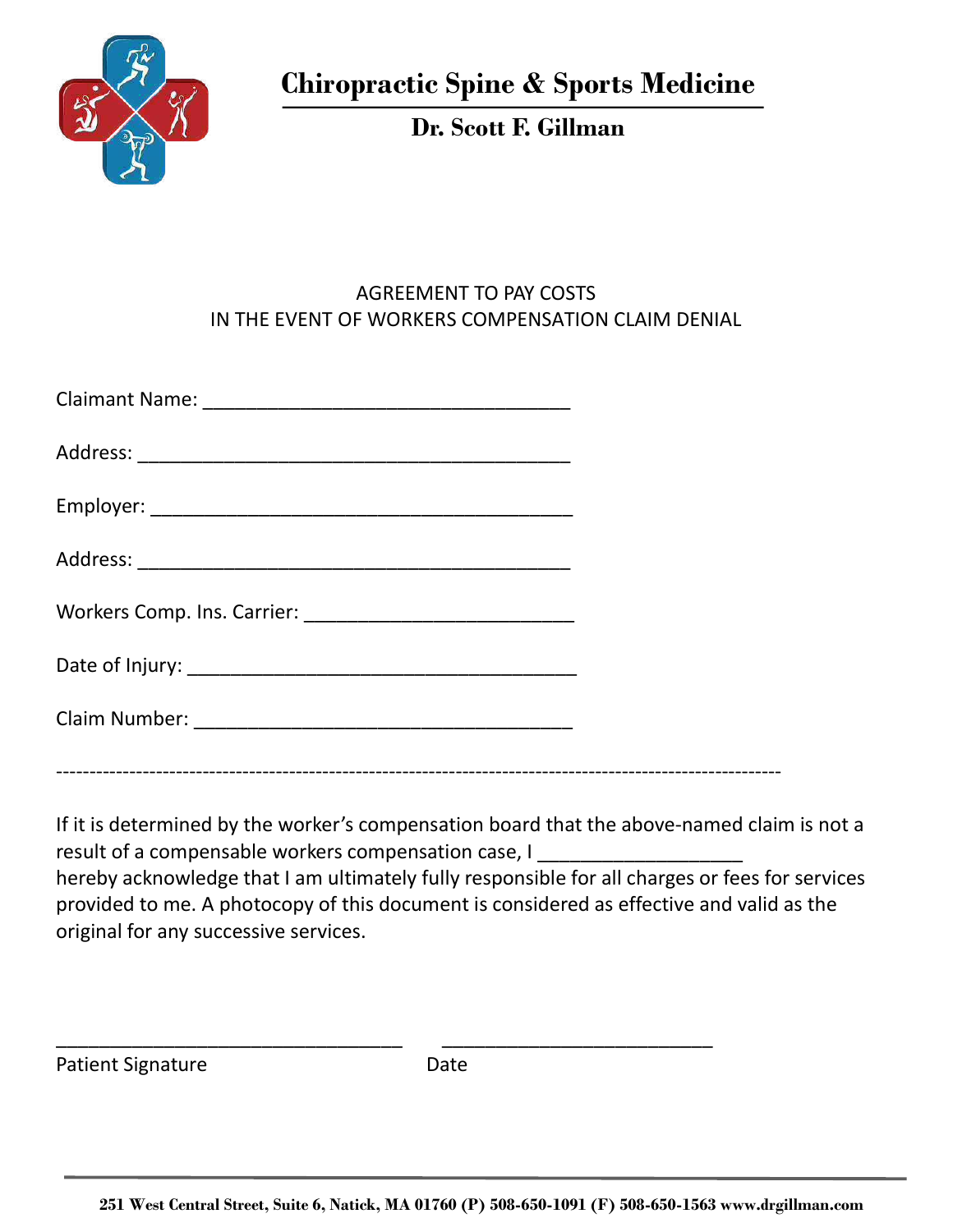

# **Dr. Scott F. Gillman**

## **SECURE EMAIL NOTIFICATION / WAIVER**

In order to comply with the Federal HIPAA Security Rule, our office has implemented the use of a secure, encrypted email program (Sendinc.com) to send and receive email which contains **protected health information** (PHI).

Secure email can easily be sent to us by going to this web site or through our patient portal (Patient Ally). To send and receive email requires you to register and create a password. **Note:** You must be sure to **check your** Junk Mail or Spam folder as some patients report that the secure email goes directly to those folders instead of the inbox. We recommend you open and save documents immediately as **Secure Email** will automatically be deleted (made inaccessible) after 7 days if not opened.

Some of our patients have requested to use standard (non-secure) email even though there is a risk that their PHI will no longer be private or protected and may become public information or used for insurance fraud or identity theft if the email system is hacked at either end.

It is your right to request to have your correspondence sent via standard email. However, if you choose this option, you must acknowledge that you were informed of, understand, and accept the risks of using nonsecure email for patient communication containing PHI.

### **PLEASE CHECK ONE BOX ONLY**

**I choose to use Secure Email (Sendinc.com) for email correspondence containing PHI.**

**\_\_\_\_\_\_\_\_\_\_\_\_\_\_\_\_\_\_\_\_\_\_\_\_\_\_\_\_\_\_\_\_\_\_\_\_\_\_\_\_\_\_ \_\_\_\_\_\_\_\_\_\_\_\_\_\_\_\_\_\_**

 **WAIVER: The provider has explained to me and I fully understand the risks associated with using**  standard email for correspondence which contains protected health information (PHI). I hereby **acknowledge and accept those risks and request that my email correspondence be sent via standard (nonsecure) email.** 

A photocopy of this document is considered as effective and valid as the original for any successive services.

**Signature of patient (or guardian of a minor)** 

**\_\_\_\_\_\_\_\_\_\_\_\_\_\_\_\_\_\_\_\_\_\_\_\_\_\_\_\_\_\_\_\_\_\_\_\_\_\_\_\_\_\_**

**Patient Name (PLEASE PRINT)** Date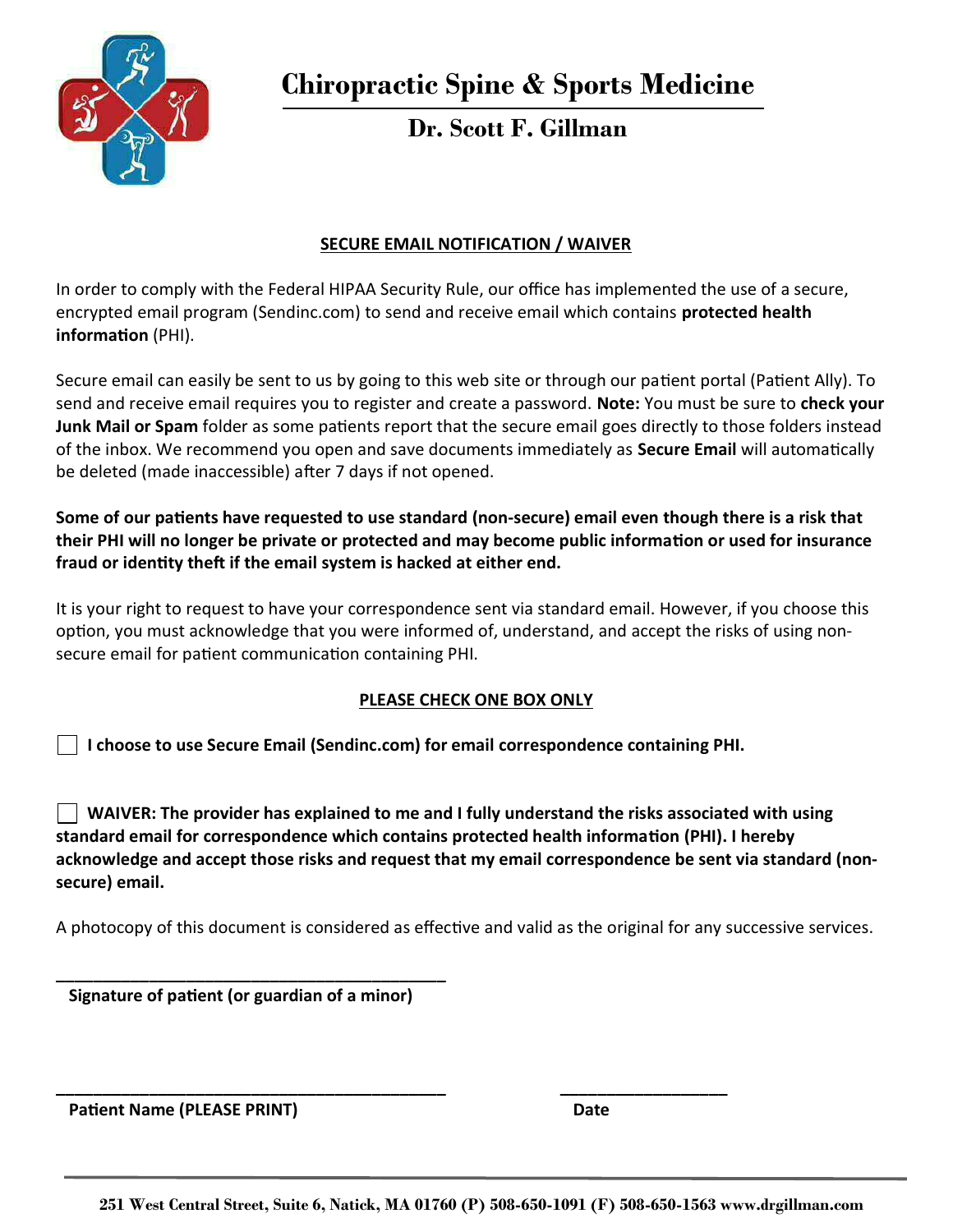

## **Dr. Scott F. Gillman**

#### **OFFICE POLICIES OF THE GILLMAN CHIROPRACTIC OFFICE**

#### **PERMISSION TO COMMUNICATE (HIPPA)**

I authorize and give permission to Gillman Chiropractic and their staff and/or associates to communicate with me by regular mail, email, phone calls to my home, work, wireless phone, text message or answering machine(s). I understand that communication will be in regard to appointments, clerical issues and clinical issues. I understand that due diligence will be employed in being discrete about any clinical issues conveyed via the above modes of communication. I understand that I have the right to refuse certain types of communication by notifying Gillman Chiropractic or their staff in writing.

#### **AUTHORIZATION TO RELEASE HEALTHCARE INFORMATION (HIPPA)**

I hereby authorize Gillman Chiropractic or their assigned staff members to release information contained in my medical record to any and all insurance carriers from whom I may be due benefits, to my primary care physician or other healthcare providers associated with my treatment, to the state chiropractic society in the event their assistance is needed on my behalf, and to my attorney of record (if an attorney is involved).

#### **ASSIGNMENT OF PROCEEDS**

Under Massachusetts Law, Chapter 106, Section 9-109(C)(8) and 9-315(C), I hereby instruct and direct that payments for my services be sent directly to the Gillman Chiropractic Office and not to me, my guardians, my estate, <u>or my attorney</u>, regardless of any assignment of benefits my attorney or others may present on my behalf, and regardless of the date such other assignment or instruction may be signed by me or presented by others.

- I hereby instruct and direct that payments for health care provided me by any member of the office of Gillman Chiropractic, as reflected in bills for such service that they may present, as may be due me under terms of a contract of health insurance, or as a result of an action at court, settlement, structured settlement, judgment, verdict or arbitration award which I may receive or be due, be sent directly to the office of Gillman Chiropractic. This instruction shall be considered irrevocable, and shall survive me, and my period of care with the office of Gillman Chiropractic forever and without exception.
- . Regarding only payments for Gillman Chiropractic's services to me as reflected in bills they present; I hereby rescind any and all assignments of benefit presented by my attorney of any date prior to this date to any party receiving this notice.
- Also, under all circumstances, I direct and instruct that any monies sent to any party as payment for the services at the Gillman Chiropractic office, following receipt of office bills and or statements, BE MADE PAYABLE SOLELY TO GILLMAN CHIROPRACTIC.

#### **COLLECTION POLICY AGREEMENT**

- I hereby acknowledge that any health insurance coverage benefits information given to me is a courtesy and I acknowledge that I am ultimately responsible for knowing my own health insurance coverage benefits. I hereby acknowledge that any insurance benefits quoted to me at the time of treatment is not a guarantee of payment by my health insurance company, and that Gillman Chiropractic is not responsible for any health insurance information given.
- I hereby acknowledge that I am ultimately fully responsible for the payment of all charges or fees for services provided me regardless of any contract of insurance, any action at court, any settlement, structured settlement, judgment, verdict or arbitration award which I may receive or be due, or the course or outcome of any dispute regarding same. I also understand that I may be charged a \$5 monthly late fee for any patient balances unpaid after 30 days.
- I agree to deliver to Gillman Chiropractic any check, draft or funds that I receive from any source intended as payment for services rendered me by Gillman Chiropractic within 10 calendar days of receipt by me and to be responsible for a \$5 monthly late fee for failure to deliver money before 30 days.
- I agree to reimburse Gillman Chiropractic for all reasonable collection costs they incur that arise from collection actions they take against me in the process of settling my account.
- In the event a personal check is returned to Gillman Chiropractic, I hereby agree to pay in full the original check amount, Bank fee(s), and a processing fee of \$25 per each returned check. I hereby acknowledge that a personal check may not be used to satisfy this obligation.
- We reserve the right to charge an administrative fee for any account that requires staff resources beyond normal insurance requirements as determined by Gillman Chiropractic, PC.

#### **APPOINTMENT POLICY**

We reserve the right to charge a \$60 fee for appointments that are blatantly missed or appointments that are cancelled without notice of at least *four (4) hours. The \$60 fee is your bill, not your insurance companyís bill.* 

A photocopy of this document is considered as effective and valid as the original for any successive services. I acknowledge that I received these HIPAA and office policies and have read, understood and agreed to them per my signature: below.

Signature: \_\_\_\_\_\_\_\_\_\_\_\_\_\_\_\_\_\_\_\_\_\_\_\_\_\_\_\_\_\_\_\_\_\_\_\_\_\_ Date: \_\_\_\_\_\_\_\_\_\_\_\_\_\_\_

**251 West Central Street, Suite 6, Natick, MA 01760 (P) 508-650-1091 (F) 508-650-1563 www.drgillman.com**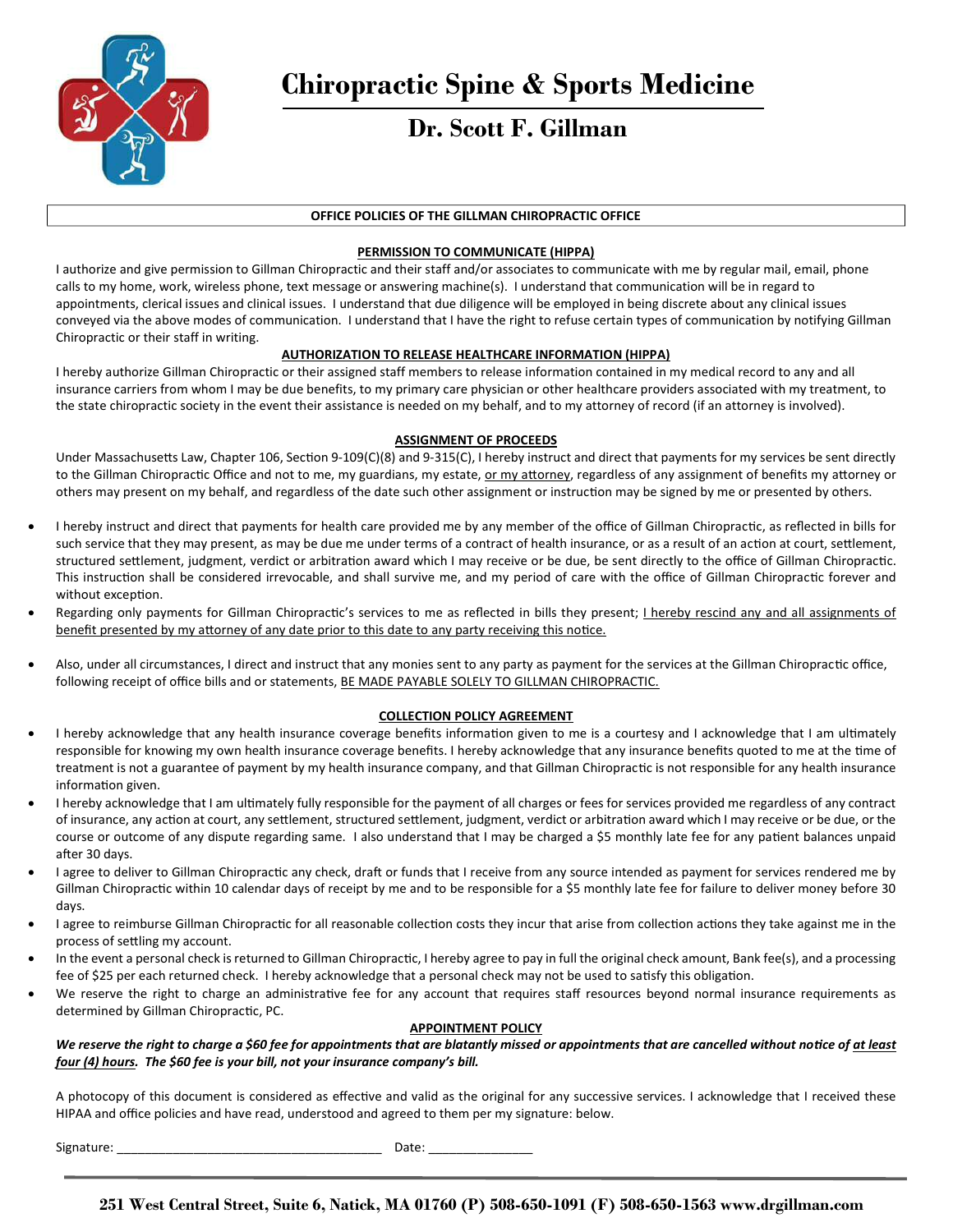The following "Authorization for Release of Medical Records" form may be used throughout your course of treatment, with this office. Reports and office notes may become available from other doctors or facilities that can assist the doctor in providing the best treatment and plan for your condition.

With that in mind please ONLY SIGN this form, leave all other information blank, as it may be used for multiple providers, report dates and scans. This office will complete it as needed. THANK YOU!